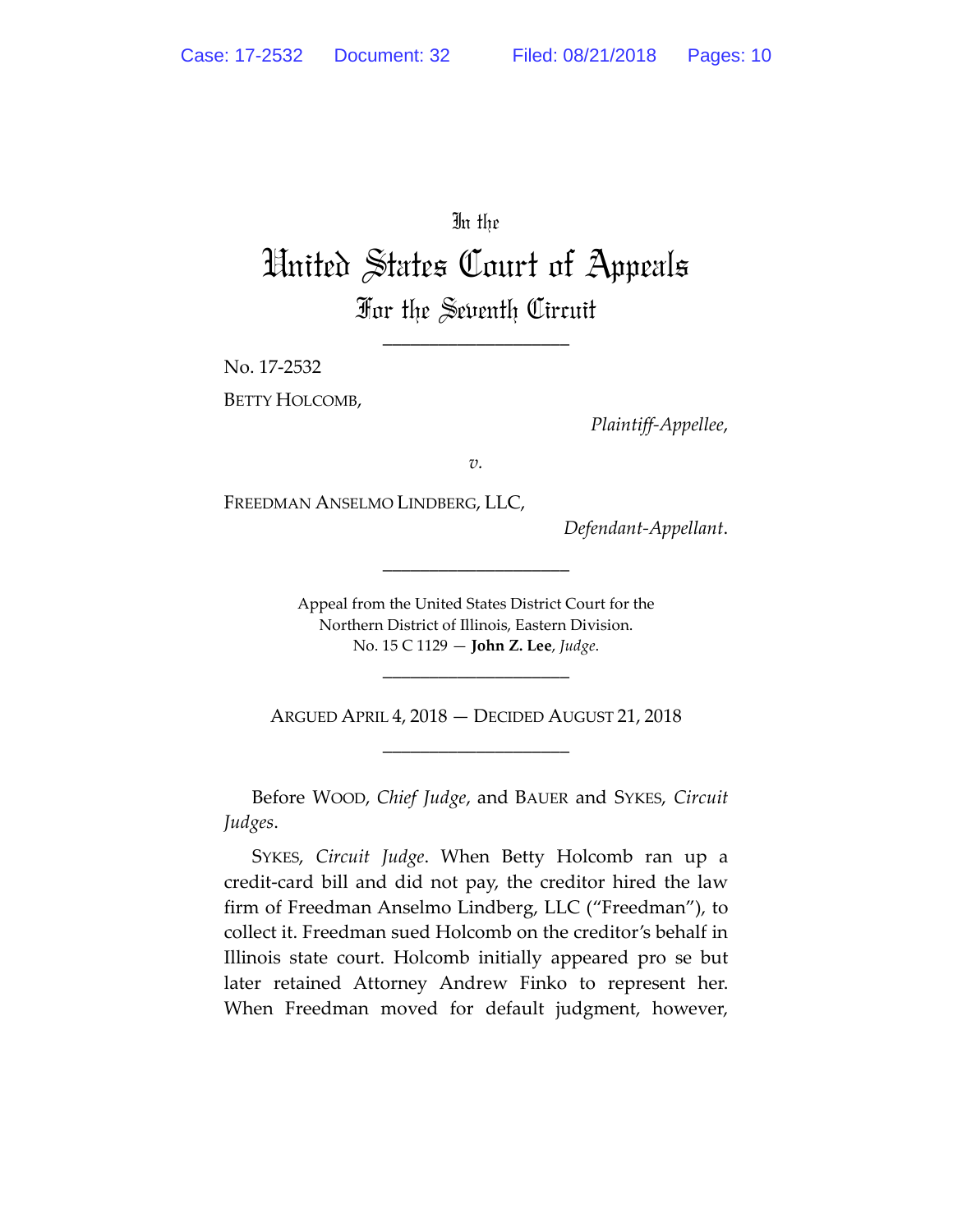Finko had not yet filed a written appearance. So Freedman served the motion on both Holcomb and Finko.

This lawsuit followed. Holcomb alleges that Freedman violated § 1692c(a)(2) of the Fair Debt Collection Practices Act ("FDCPA" or "the Act"), which prohibits a debt collector from directly contacting a debtor who is represented by counsel absent "express permission" from "a court of competent jurisdiction." 15 U.S.C. § 1692c(a)(2). On crossmotions for summary judgment, Freedman argued that an Illinois court rule gave it "express permission" to serve the default motion on Holcomb directly. Rule 11 of the Illinois Supreme Court Rules requires service of court papers on a party's "attorney of record," if there is one, but "[o]therwise service shall be made upon the party." ILL. SUP. CT. R. 11(a). Because Finko had not yet filed a written appearance, Freedman argued that he was not yet Holcomb's "attorney of record" for purposes of Rule 11. That, in turn, required service on Holcomb directly. The district judge rejected this argument as "hyper-technical" and entered judgment for Holcomb.

We reverse. Illinois precedent is clear that an attorney becomes a party's "attorney of record" for Rule 11 purposes *only* by filing a written appearance or other pleading with the court. Finko had done neither, so Rule 11 not only permitted, but required, Freedman to serve the default motion on Holcomb directly.

## **I. Background**

The facts are not in dispute. After Betty Holcomb defaulted on her credit-card account, Portfolio Recovery Associates purchased her debt and hired Freedman Anselmo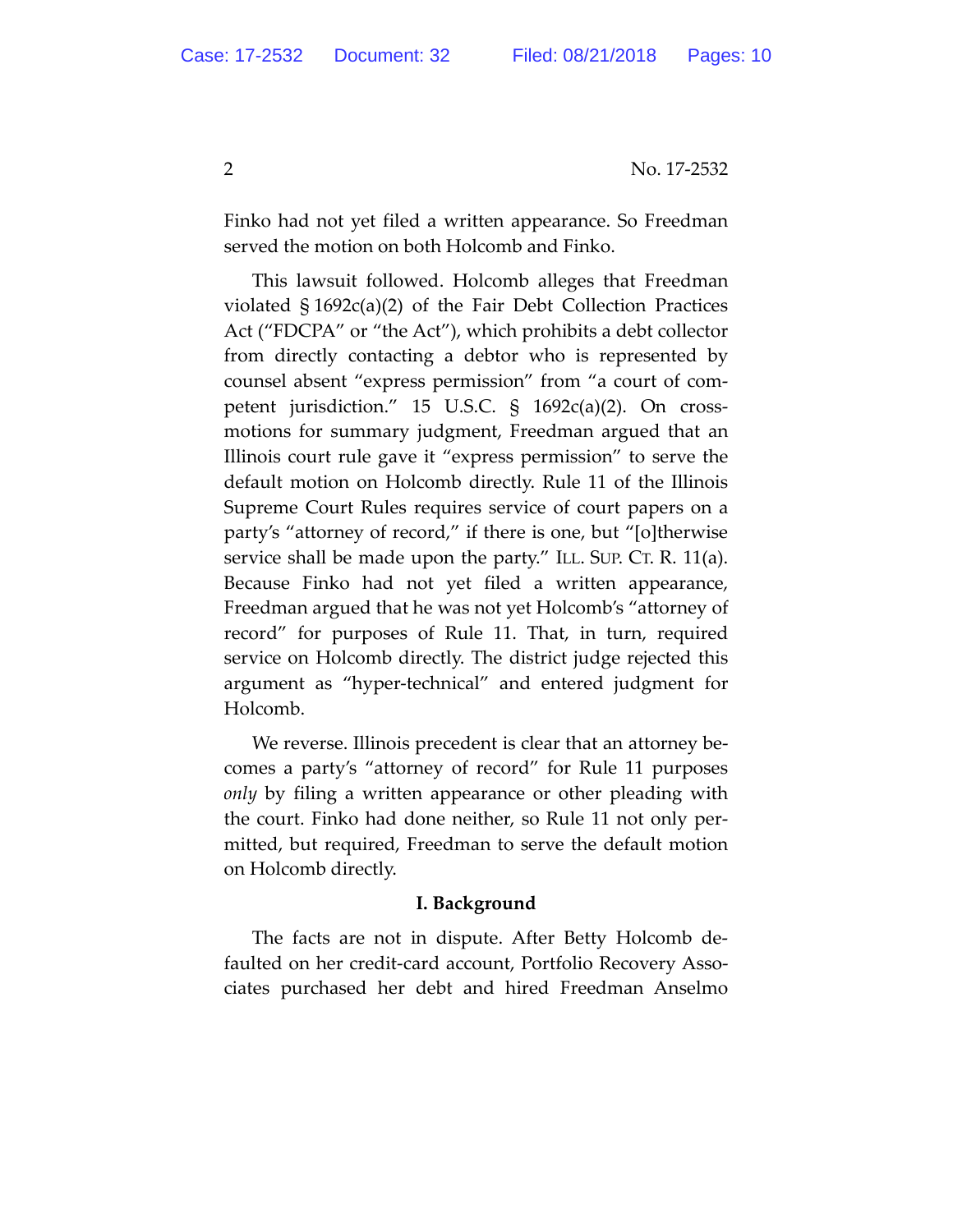No. 17-2532 3

Lindberg, LLC, to collect it. On Portfolio Recovery's behalf, Freedman filed a complaint against Holcomb in Cook County Circuit Court on August 4, 2014. Holcomb filed a pro se appearance, but soon after retained Attorney Andrew Finko from the Debtors Legal Clinic, a nonprofit legal services organization that provides legal advice to low-income individuals. On September 16 Finko sent Freedman a letter notifying the law firm that the Debtors Legal Clinic was representing Holcomb. But he did not file a written appearance with the court.

Finko later appeared for Holcomb at two hearings on November 12, 2014, and January 6, 2015. Both times the court entered a form "trial call order," checking a box indicating that "defendant's counsel" was "present before the court." Neither order identified Finko or the Debtors Legal Clinic by name.

On January 8, 2015, Freedman moved for default judgment. Because Finko had not yet filed a written appearance or other pleading with the court, Freedman mailed notice of the motion to both Holcomb and Finko. That precipitated this lawsuit accusing Freedman of violating § 1692c(a)(2) of the FDCPA. That section of the Act prohibits a debt collector from communicating with a consumer about the collection of a debt when it knows the consumer is represented by counsel. But there are several exceptions, one of which is implicated here: the statute prohibits direct contact with a represented debtor "[w]ithout … the express permission of a court of competent jurisdiction." § 1692c(a)(2). Stated positively, the FDCPA *permits* direct contact with a represented debtor *if* a court of competent jurisdiction authorizes the contact.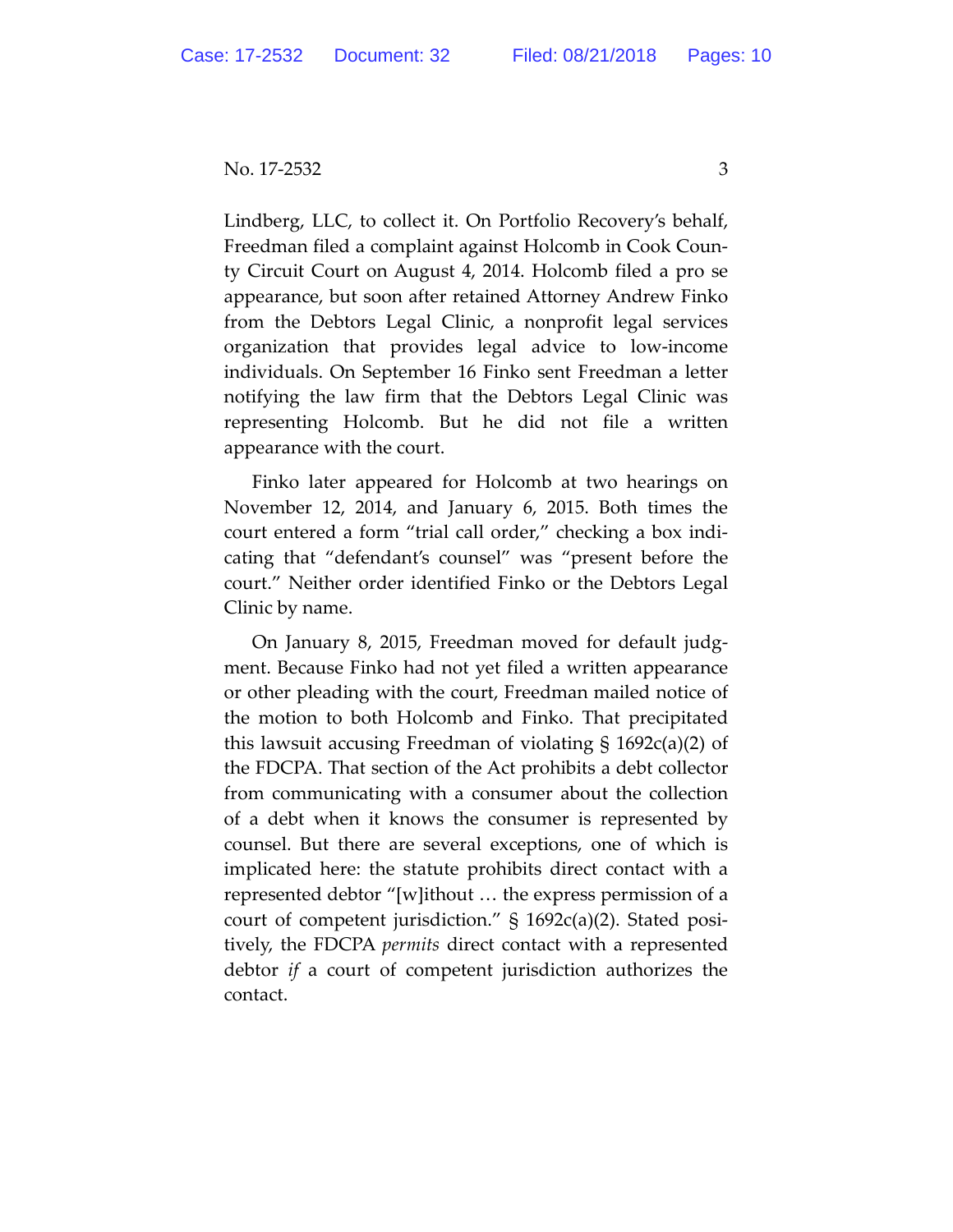The case proceeded to cross-motions for summary judgment, and Freedman invoked this safe harbor. The law firm pointed to Rule 11 of the Illinois Supreme Court Rules, which governs service of court papers subsequent to the summons and complaint. The rule requires service on the "attorney of record," if there is one, but "[o]therwise" requires service on the party directly. Freedman argued that because Finko had not yet filed a written appearance at the time of the default motion, he was not Holcomb's "attorney of record" within the meaning of Rule 11. On this understanding of the rule, Freedman had no choice but to send the default motion to Holcomb. In other words, Rule 11 gave Freedman "express permission" to serve Holcomb directly.

The judge rejected this reading of Rule 11, calling it "hyper-technical." He concluded instead that Illinois trial judges have discretion to recognize a lawyer as a party's attorney of record in the absence of a written appearance, and indeed the state court had done so by checking the box on the call orders showing that "defendant's counsel" was "present before the court" at the November 12 and January 6 hearings. On this reading of Illinois law, the judge held that Freedman violated § 1692c(a)(2) and entered judgment for Holcomb.

## **II. Discussion**

The case was resolved on cross-motions for summary judgment, so our review is de novo and we construe the record in the light most favorable to the losing party—here, Freedman. *Kemp v. Liebel*, 877 F.3d 346, 350 (7th Cir. 2017). Holcomb's claim rests on § 1692c(a)(2) of the FDCPA, which provides in relevant part: "Without … the express permission of a court of competent jurisdiction, a debt collector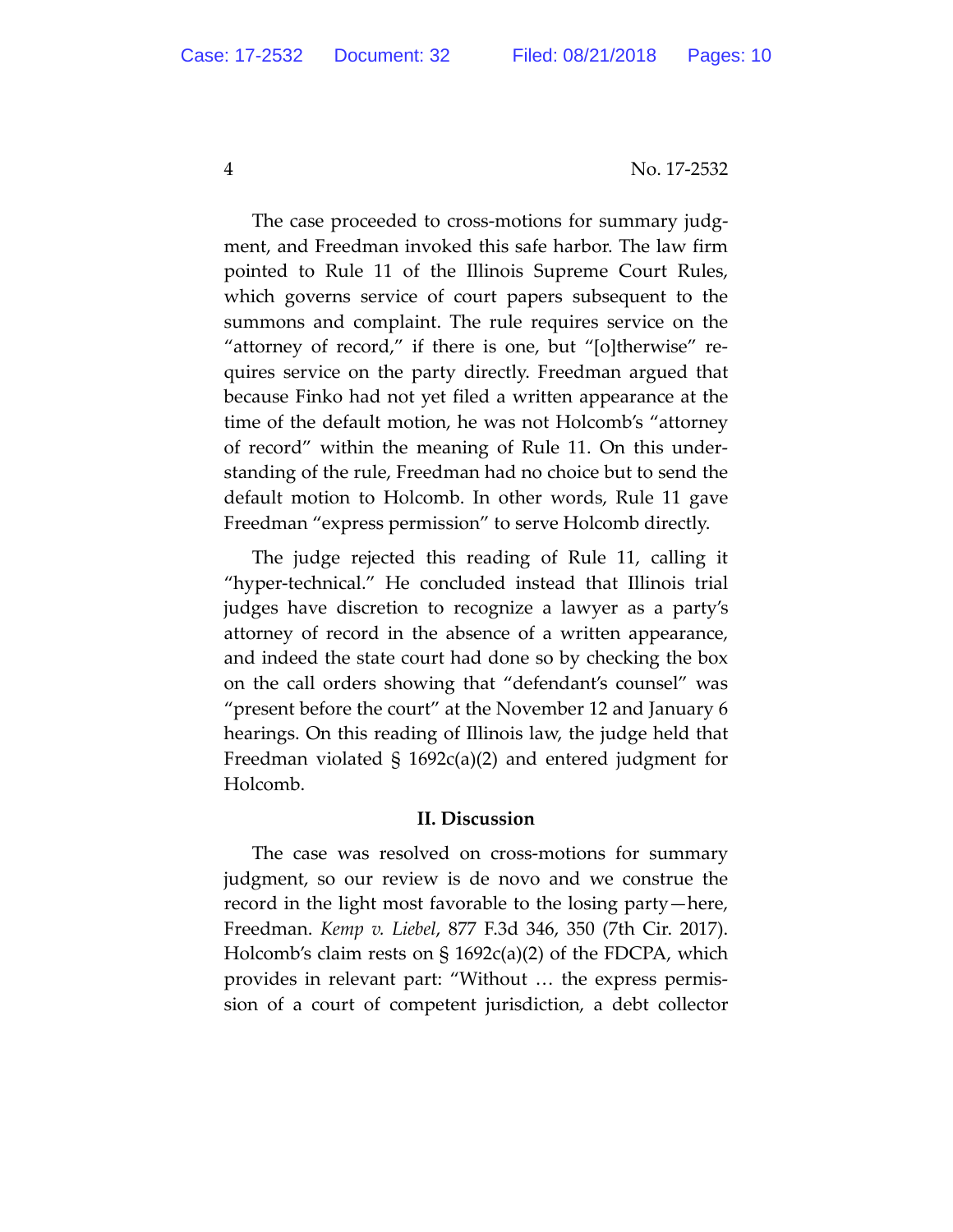may not communicate with a consumer in connection with the collection of any debt … if the debt collector knows the consumer is represented by an attorney with respect to such debt … ." 15 U.S.C. § 1692c(a), (a)(2). As the opening phrase of the statute makes clear, a debt collector *may* communicate with a represented debtor if a court of competent jurisdiction has given "express permission."

Freedman reprises its argument that Rule 11 of the Illinois Supreme Court Rules gave it "express" judicial "permission" to serve the default motion directly on Holcomb. As we've noted, the rule sets forth the proper manner of serving court documents subsequent to the summons and complaint. It provides: "If a party is represented by an attorney of record, service shall be made upon the attorney. Otherwise service *shall be* made upon the party." ILL. SUP. CT. R. 11(a) (emphasis added).

In *Thomas v. Law Firm of Simpson & Cybak*, 392 F.3d 914, 920 (7th Cir. 2004), we suggested in dicta that "[c]ourt rules permitting service could be interpreted as granting … express permission" under § 1692c(a). Today we make that holding explicit.

Everyone agrees that the Illinois circuit courts are "courts of competent jurisdiction." And Holcomb wisely doesn't argue that a state-court procedural rule can *never* constitute "express permission" under § 1692c(a)(2). A court rule expressly *requiring* a certain action obviously *permits* that action, so a rule requiring service directly on a party expressly permits such service.

So did Rule 11 of the Illinois Supreme Court Rules actually require Freedman to serve Holcomb directly? That de-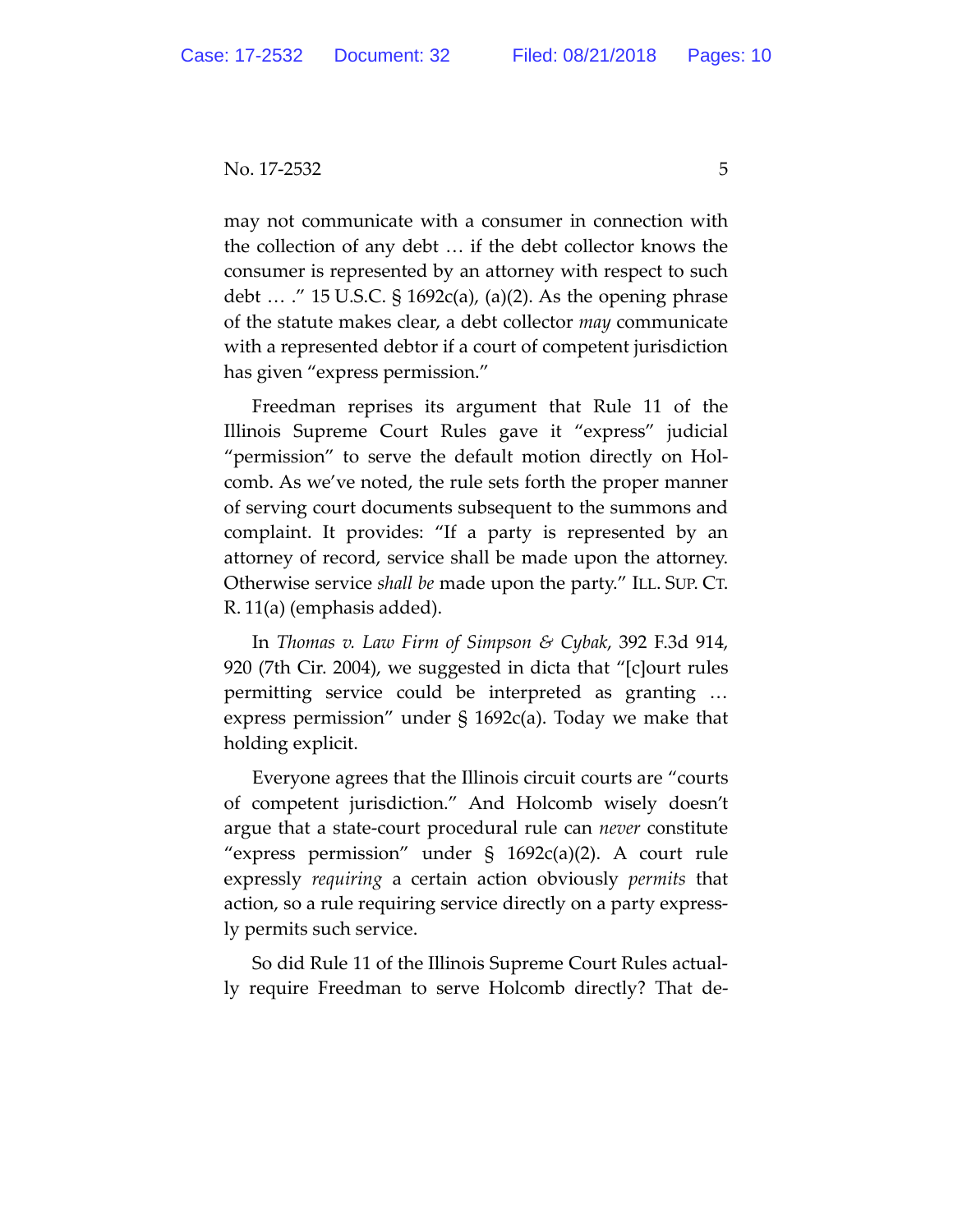pends on whether Finko was her "attorney of record" when Freedman filed the default motion. Freedman maintains that he was not because he had yet to file a written appearance or other pleading with the court. Holcomb counters that Finko became the attorney of record when he appeared for her at two hearings and the state court issued orders indicating that counsel for the defendant was present. Holcomb's argument thus proposes a kind of sliding-scale approach in which status as an attorney of record for Rule 11 purposes depends on the lawyer's degree of participation in the case.

That approach cannot be reconciled with Illinois precedent, which adopts a bright-line rule: a lawyer can become an attorney of record within the meaning of Rule 11 *only* by filing a written appearance or other pleading with the court. *Jayko v. Fraczek*, 966 N.E.2d 1121, 1135 (Ill. App. Ct. 2012) ("The clear language of [Rule 11(a)] and cases [that] apply it … indicate that one becomes an attorney 'of record' in a case by filing an appearance or other pleading with the court."). A lawyer does *not* become an attorney of record simply by representing a party. *Id.*

Illinois courts have consistently applied this rule. For example, in *J.P. Morgan Mortgage Acquisition Corp. v. Straus*, 980 N.E.2d 702, 707–08 (Ill. App. Ct. 2012), the Illinois Appellate Court held that Rule 11 required the plaintiff to serve the defendant instead of the defendant's lawyer because he was not the attorney of record. The plaintiff was aware that the lawyer was representing the defendant but that didn't matter. He was not the attorney of record under Rule 11 because he had not properly filed a written appearance with the court.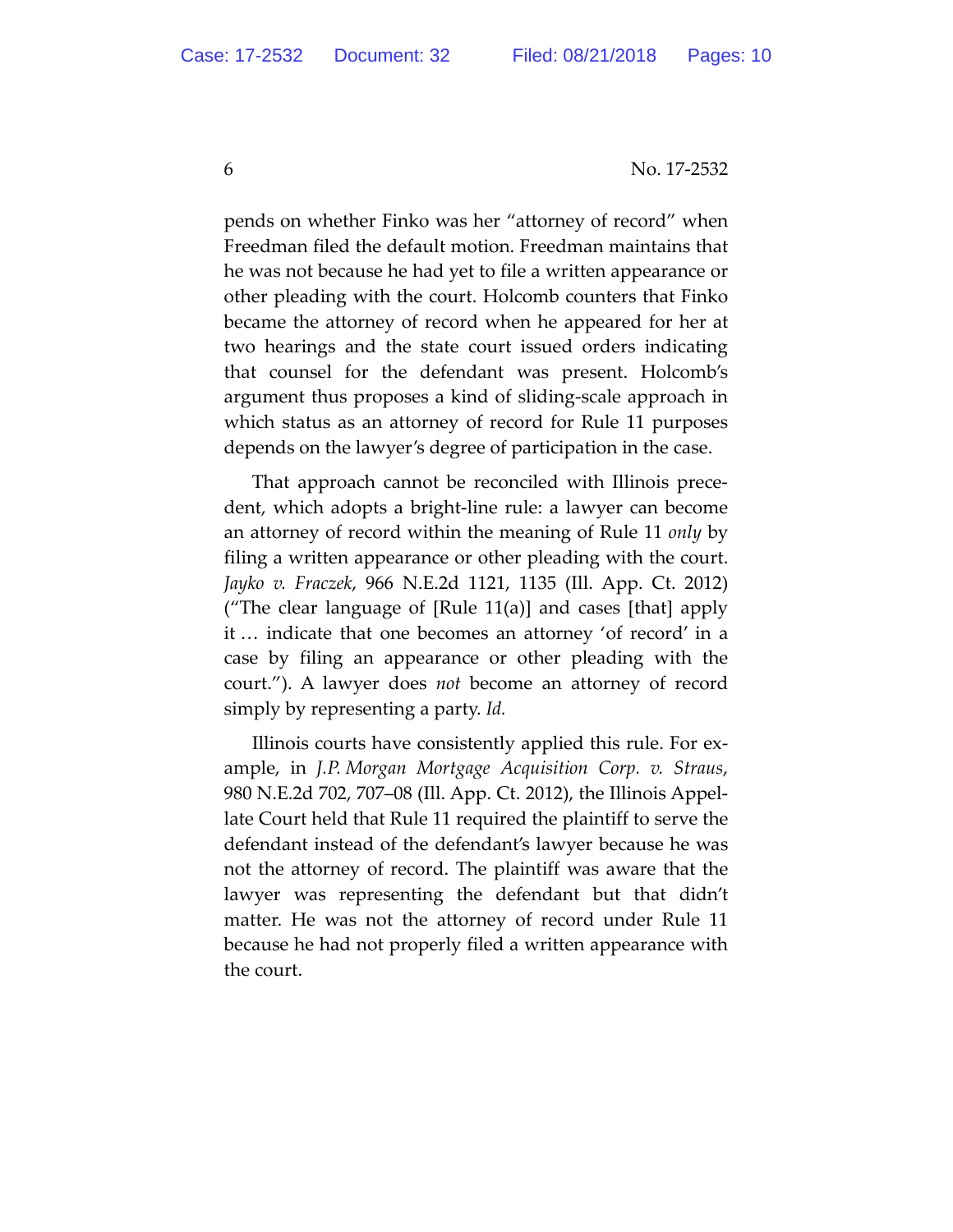No. 17-2532 7

Another example is *Windmon v. Banks*, 335 N.E.2d 116 (Ill. App. Ct. 1975). There a lawyer represented a plaintiff at her deposition and gave opposing counsel a copy of a notice of appearance with the assurance that he would file it. *Id.* at 118. But he never did file the notice of appearance, and he later maintained that he did not agree to represent the plaintiff in the matter. *Id.* The court held that he was not the attorney of record under Rule 11. *Id.* at 120.

Additional evidence of this bright-line approach can be found in *Firkus v. Firkus*, 558 N.E.2d 554 (Ill. App. Ct. 1990). That case holds that after filing a written appearance, a lawyer remains the attorney of record within the meaning of Rule 11 until he formally withdraws his appearance. *Id*. at 558.

As these cases show, a lawyer is deemed an attorney of record for Rule 11 purposes *only* upon the filing of a written appearance or other pleading with the court. Representing a party in litigation or even notifying opposing counsel of an intent to file a written appearance is not enough. To acquire the status as attorney of record for purposes of Rule 11 requires a written appearance or other pleading filed in court. Period.

So Finko did not become Holcomb's attorney of record simply by appearing in court on her behalf or by notifying Freedman that he was representing her. Nor did he become attorney of record when the state court noted in the November 12 and January 6 call orders that "defendant's attorney" was "present in court."

Holcombs insists that Illinois trial courts have the discretion to recognize a lawyer as the attorney of record without a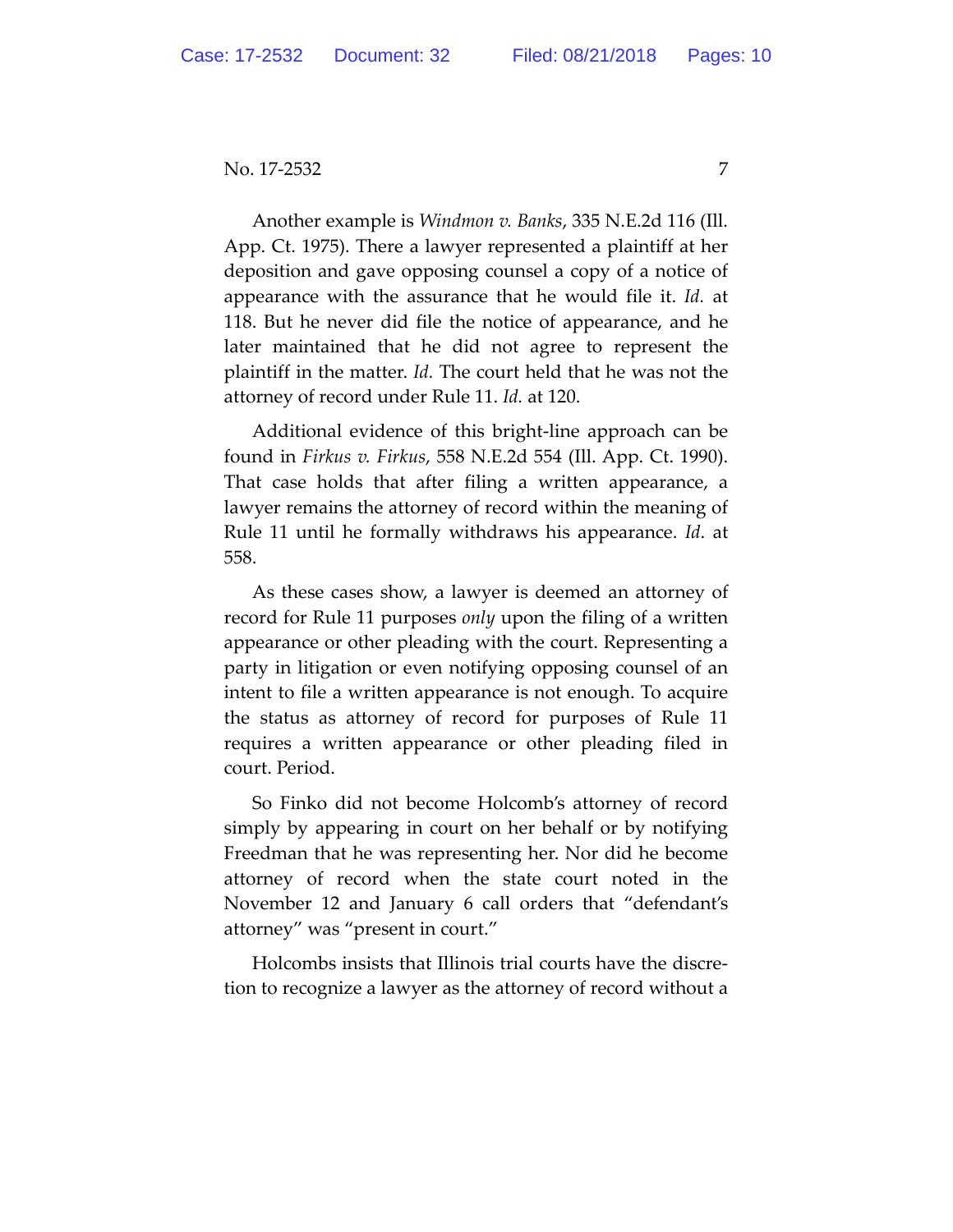written appearance or pleading. But the cases she cites in support of this position all dealt with circumstances outside the Rule 11 context. In *Tobias v. King*, 406 N.E.2d 101, 102 (Ill. App. Ct. 1980), the Illinois Appellate Court considered whether a law firm could petition for attorney's fees despite its failure to file a written appearance. The court held that it could because the trial court had "properly recognized [it] as the attorney of record." *Id.* at 104. In *People v. Buster*, 222 N.E.2d 31, 32–33 (Ill. App. Ct. 1966), an attorney representing a criminal defendant failed to appear on the trial date, and the court found him guilty of criminal contempt. The lawyer argued that he had no obligation to appear because he never filed a written appearance and was therefore not the attorney of record. *Id.* at 34. The Illinois Appellate Court rejected this attempt to evade his professional duties to his client and the court, reasoning that the lawyer's "course of conduct … [could] be equated to his filing an appearance on behalf of the defendant" for purposes of establishing his duty to appear at trial. *Id.* at 34–35.

*Tobias* establishes only that a lawyer can obtain an award of fees without having filed a written appearance. *Buster* stands for the unremarkable proposition that an attorney's failure to file a written appearance does not absolve him of duties he otherwise owes to his client and the court. Neither case undermines the clear rule—established in cases like *Jayko*, *Straus*, and *Windmon*, and confirmed by implication in *Firkus*—that filing a written appearance or other pleading in court is a necessary prerequisite for status as attorney of record for purposes of the service regime set forth in Rule 11. And this bright-line rule makes good sense in context. Service of pleadings triggers responsive duties and dead-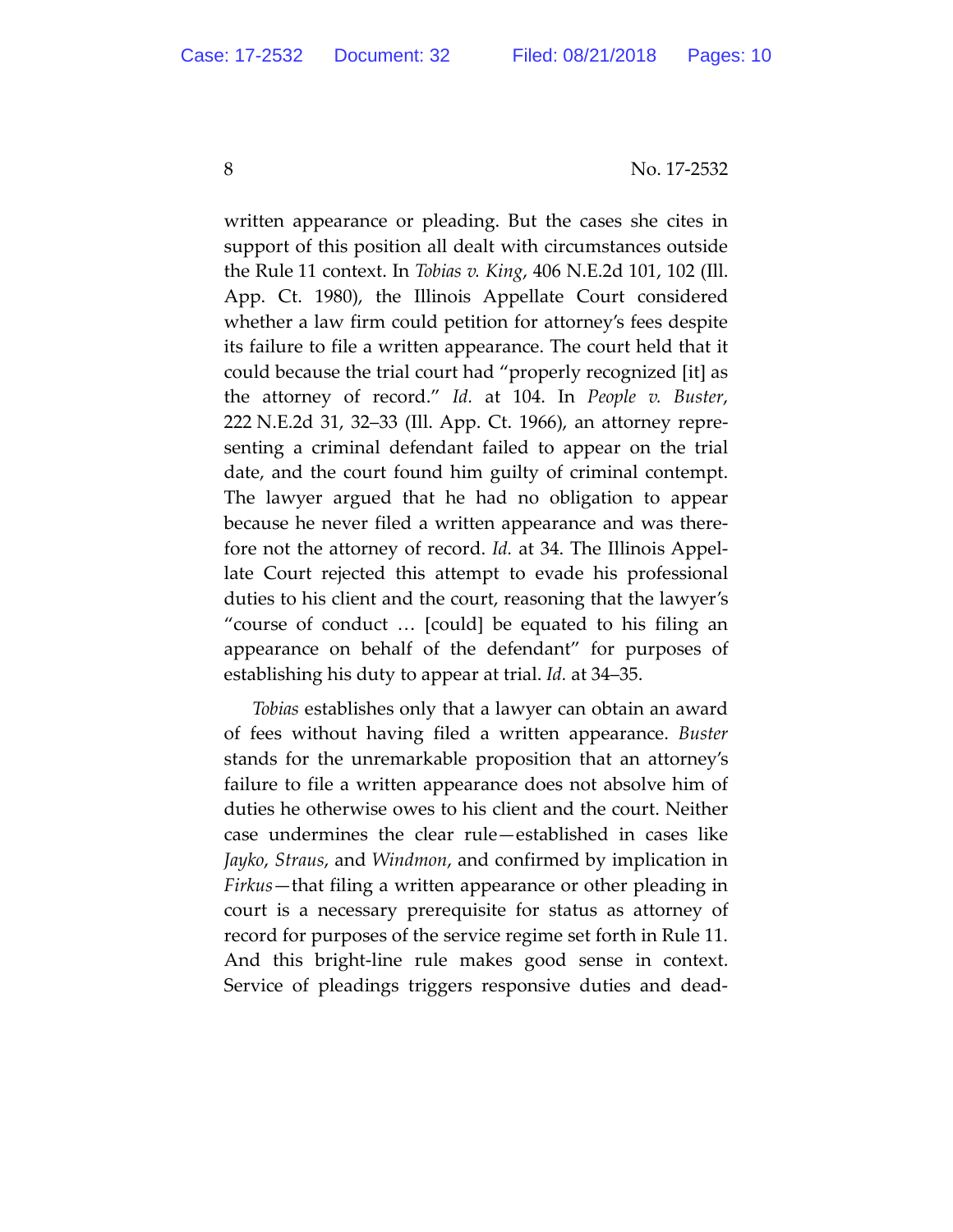No. 17-2532 9

lines; a contextual analysis would leave too much gray area when certainty and simplicity is needed.<sup>[1](#page-8-0)</sup>

As a fallback, Holcomb makes a preemption argument that verges on frivolous. She suggests that if Rule 11 is understood to require service on a represented party whose attorney has not yet filed a written appearance, it conflicts with § 1692c(a)(2), which prohibits such communication, and is therefore preempted. But § 1692c(a) explicitly allows a debt collector to communicate with a represented debtor if a court of competent jurisdiction permits it to do so. Because the Rule 11 fits comfortably within that exception, it operates in harmony with  $\S 1692c(a)$ .

Holcomb's last argument is that when a lawyer has not yet filed a written appearance, service on the party, as required by Rule 11, can be accomplished by serving the attorney as the party's "agent." That's an unsound reading of the rule, which clearly sets forth alternatives for service of court papers: (1) "If a party is represented by an attorney of record, service shall be made upon the attorney"; (2) "[o]therwise service shall be made upon the party." ILL. SUP. CT. R. 11(a). The implication is clear. Where there is no attorney of record, service must be directed to the party himself, not to his (non-record) attorney as agent.

<span id="page-8-0"></span> <sup>1</sup> Holcomb also cites *Ebert v. Dr. Scholl's Foot Comfort Shops, Inc.*, 484 N.E.2d 1178, 1182 (Ill. App. Ct. 1985), but that case does not advance her position here. The defendant there argued that the plaintiff's posttrial motion was a nullity because the lawyer who filed it was not the attorney of record. The Illinois Appellate Court acknowledged that the attorney improperly filed the motion before becoming the attorney of record but nonetheless declined to invalidate it. The court said nothing about what makes a lawyer an attorney of record within the meaning of Rule 11.